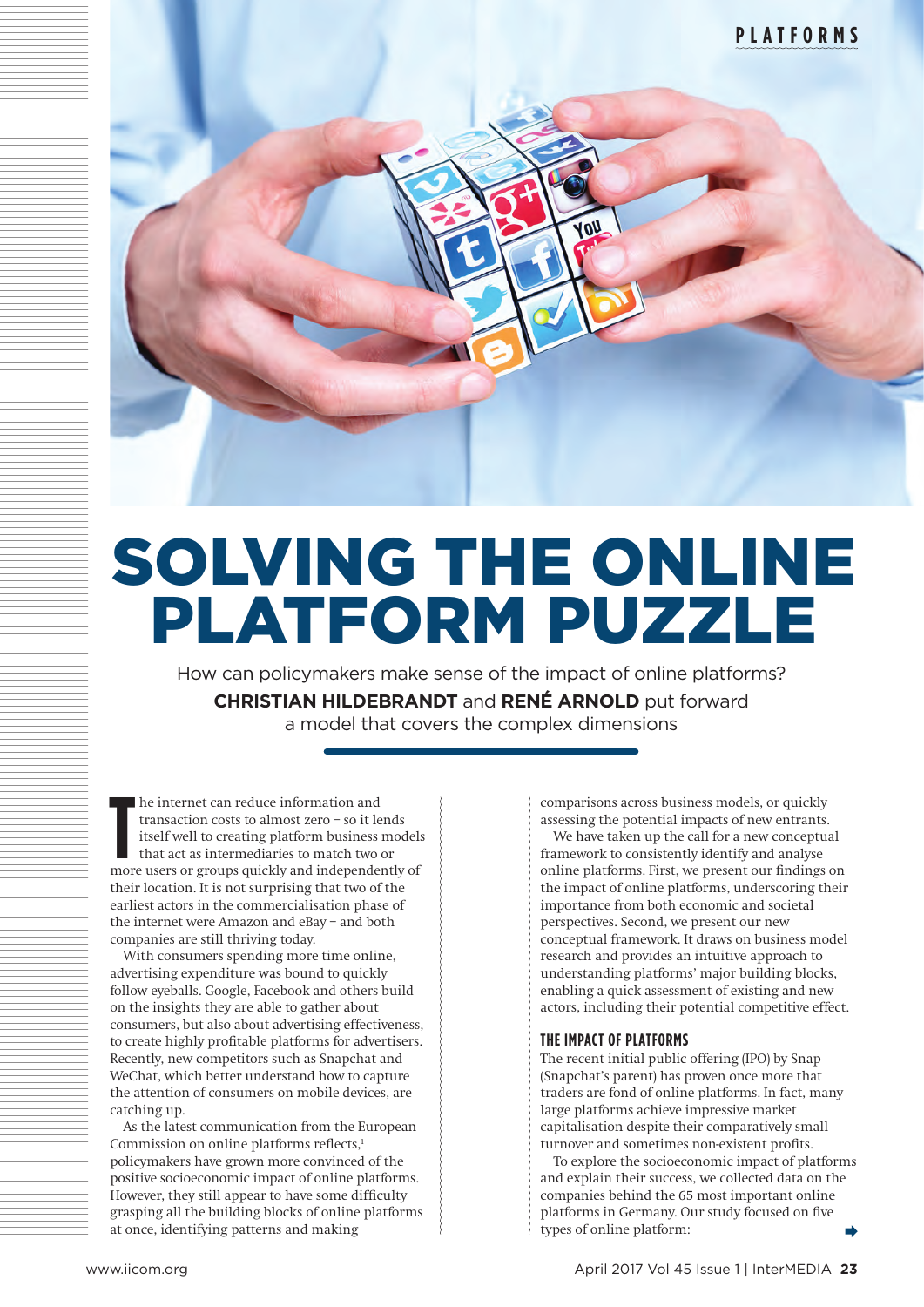

- $\bullet$  Search engines
	- $\bullet$  Comparison tools
	- $\bullet$  Media and content providers
	- $\bullet$  Social networks
	- $\bullet$  Collaborative economy services.

We find that collectively the 65 companies, some of which operate more than one type of online platform, made  $\in$ 33 billion revenue in Germany in 2015. This is roughly a tenth of their global revenues, which we estimate at  $\in$ 320 billion in 2015. They employ approximately 61,000 and 589,000 people in Germany and worldwide respectively. Given that there are new entrants and many smaller actors which we did not capture in our estimates, these figures are conservative.

If one thinks of online platforms as a sector just like financial services or construction, their total revenues are comparatively small. However, the revenue per employee (about  $\in$  548,000) that they are able to attract is very high compared with other sectors in Germany (see figures 1 & 2).

Besides revenues, the cost structure of online platforms differs fundamentally from other sectors. While there can be significant costs to set up and scale a business, the marginal cost is practically

zero. This explains part of the high market capitalisation and underscores the importance of the underlying choice of business model.

#### **HOW TO ANALYSE PLATFORMS**

Understanding these choices is crucial for policymakers, regulators and business actors. We suggest the 'data revenue attention model' (DRAM) (see figure 3) as a novel conceptual framework to identify and analyse online platforms. Just like the 'business model canvas',<sup>2</sup> DRAM offers an intuitive taxonomy of an online platform's essential building blocks and their interactions.

As the name suggests, the model seeks to capture the three main flows (data, revenue and attention) that are typically exchanged among platform users and, with some degree of mediation, with the online platform itself. In our model, users can enter a theoretically unlimited number of user roles on the platform. Each user role is defined by the platform, as is the barrier to enter a user role. This is where most of a platform's creative leeway resides.

First and foremost, each user role is designed with the purpose of value creation in mind. For example, a search engine provider benefits from search query listings and users benefit from finding relevant websites (information, media content, etc.) via search engines. Thus, there is value creation for both sides of the platform. The barrier to entry can range from typing a query, e.g. as a search engine user, to qualifying for a specific role on a platform by providing relevant certificates such as a driver's licence. The barrier to entry to a specific user role can be determined in part by national legal and regulatory frameworks, as with a driver's licence.

Online platforms create value by mediating the flows of data, revenue and attention among the different user roles. For a business model view, it is critical to understand how a specific online platform taps each of the flows defined in the DRAM. While designing this part of the business model can be

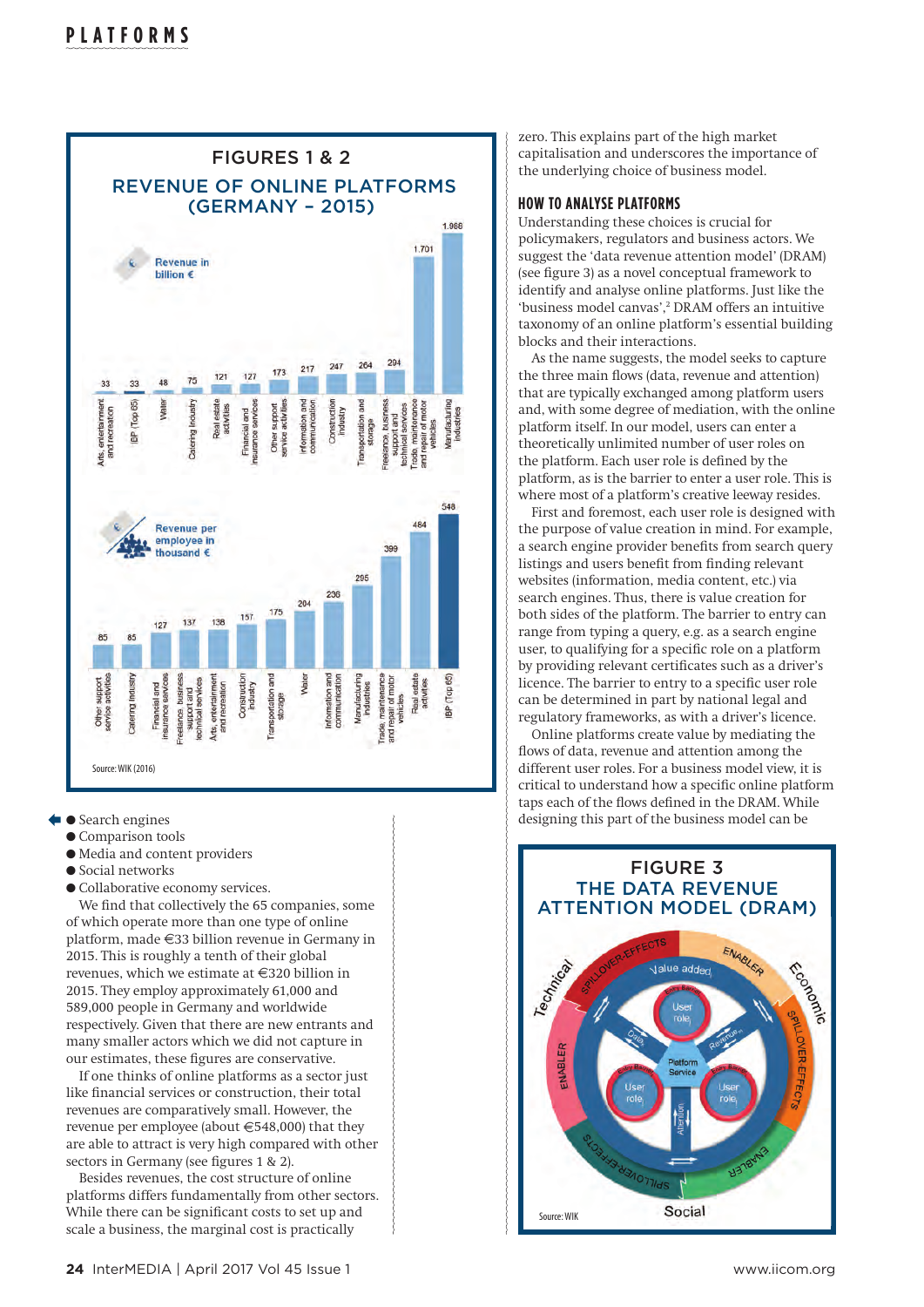fairly simple, such as with a fee that is collected for each purchase made on the platform, mediating the interaction between the various user roles can be a major challenge. The quality and quantity of users in each user role has to be precisely tuned.

Finally, the DRAM conceptualises the enabler and spillover effects of online platforms. This exogenous perspective appears to be of particular relevance for policymakers as they seek to understand how they can create a positive environment for online platforms and their socioeconomic impact. Both enabler and spillover effects can be characterised as economic, technological or societal. In our study, we registered economic spillover effects for all five types of online platforms:

 $\bullet$  Search engines – Average saving of  $\in$ 119,000 per capita annually for the average German firm<sup>3</sup> l Online marketplaces – Trigger continuous growth for courier services  $(+4.5\%$  annually $)^4$ l Media and content platforms – The top 13 YouTubers grossed \$54.4 million in 2015<sup>5</sup> l Social networks – Facebook's economic impact in

Germany is  $\in$  2.63 billion<sup>6</sup>

l Sharing economy – Airbnb contributes  $\epsilon$ 100 million to Berlin's economy.<sup>7</sup>

In sum, the DRAM provides an integrative taxonomy to capture and analyse the significance that business model choices have for both the potential success of online platforms as well as their socioeconomic impact. Thus, it also offers a novel perspective on regulatory and antitrust analysis that is dominated by the concept of market definition.

Market definition is a traditional concept that has difficulty coping with the complexity and peculiarities of online platforms such as network effects, data-specific economies of scale and scope, and feedback effects. In addition, there are network complementarities and complex interdependencies pointing to an important role of network evolution.<sup>8</sup> Finally, services are often offered at zero monetary cost, which renders key tools of market analysis such as the small but significant non-transitory increase in price (SSNIP) test impractical.9

The exchange of data, revenue and attention determines a platform-specific mix between quantity and quality when matching different user roles by differentiating service quality and prices.10 Thus, these three main building blocks merit in-depth analysis. The following discusses data, revenue and attention flows in online platforms, and regulatory implications.

# **DATA COMPLEXITY**

Since online platforms are data-driven business models, the role of big data raises the attention of antitrust and regulatory authorities.11,12 The realtime flow of immense volumes of structured and unstructured data combined with technologies such as data fusion, machine learning and predictive analytics, form a complex business environment that is becoming more difficult to assess.

The data flow in the DRAM can be broken down into two powerful economic forces in platform business models: user and monetisation feedback loops, as illustrated in figure 3.



According to the user feedback loop, a platform provider with a large user base is able to gather more and more data to improve its algorithms, which increases the quality of the platform service and therefore attracts new platform users (data flow). The monetisation feedback loop enables platform providers to analyse their data and to get the most out of them in terms of targeted advertising and content distribution (revenue flow). This generates further means for investment in the quality of the platform services, attracting even more data-generating platform users. Thus, both effects enable fast scaling and consequently gaining strong positions by platform providers. They are the mechanisms constituting the basis for potentially gaining market power in digital markets.13 Indeed, an online platform can achieve a competitive advantage by offering superior quality. This may lead to monopoly-like situations.

However, a dominant position of an online

# A strong market position is more contestable than in other settings.

platform is not problematic per se given the strong competition apparent among actors. Generally, a strong market position is more vulnerable and contestable than in other settings.14 Notably, data shares some

characteristics that make contesting dominant positions even more feasible. In general, data is arbitrarily usable and can be utilised for different applications at various times. Thus, in many cases data is non-rivalrous in usage. But there are situations in which excludability of other actors from specific data happens. Nonetheless, there are data brokers acting as a corrective from which excluded players can buy relevant data to realise a position in which they can replicate necessary data.

In this context the heterogeneity of data is playing an important role. Data on income cannot be replaced by location data and extracted data from search queries are only partially replaceable from data on buying behaviour. Thus, the complementary character of different types of data becomes apparent. This is also a main reason for many data-based merger and acquisition activities of online platform providers.